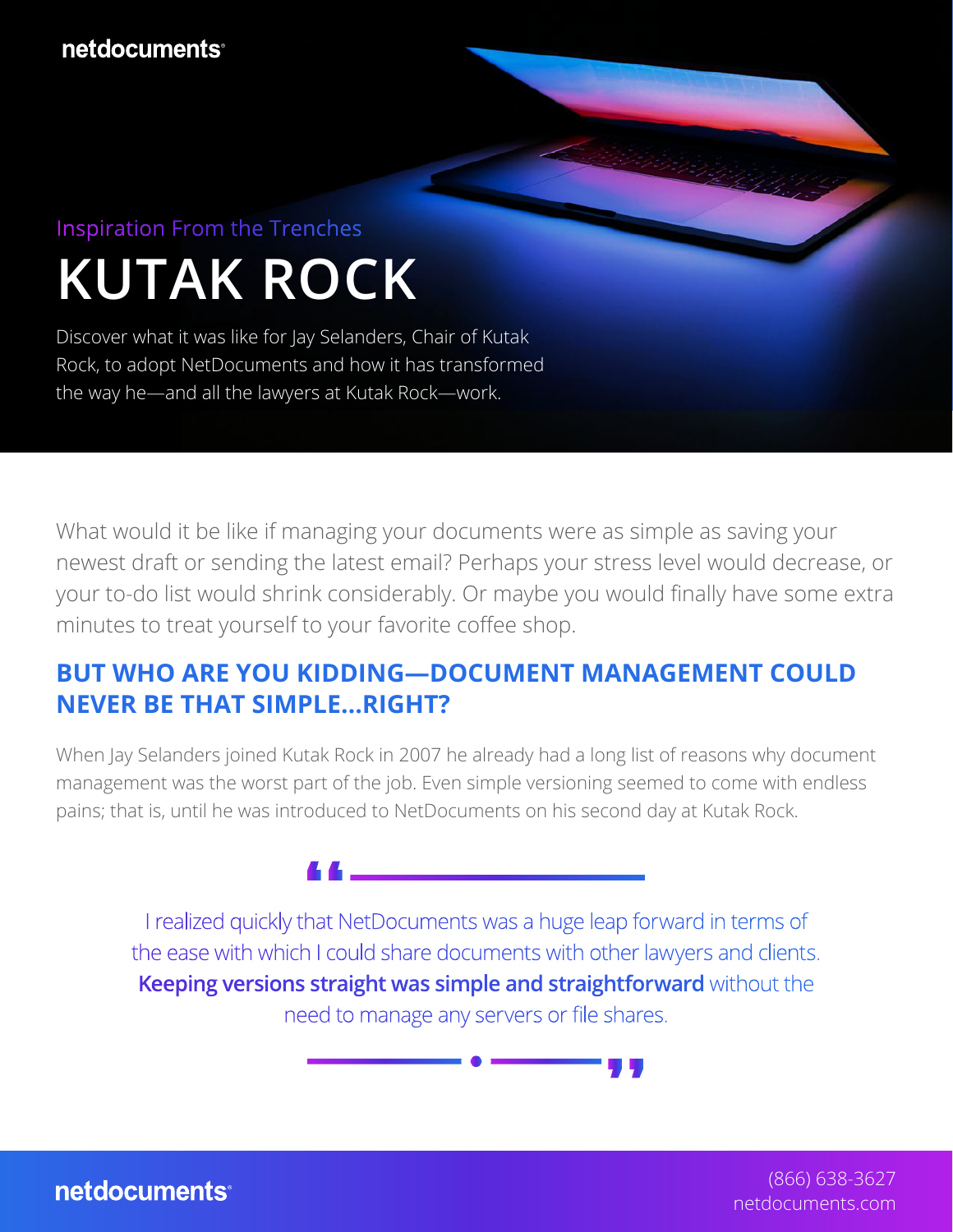### **MASTER THE LEARNING CURVE**

Lawyers are buried under matters with little time to spend on new, complicated technologies. While a document management system (DMS) is typically considered complex, Selanders was surprised to discover how simple and intuitive NetDocuments was, clearly saving him enormous amounts of time even as a new user.

Although NetDocuments is a sophisticated platform and should be more daunting, it is intuitive from the start. With very little training, and a dash of curiosity, anyone can become an above average user quickly.

**Today, I don't even have to think when I'm using NetDocuments, it's just automatic.** I can't believe how much time I used to spend filing documents compared to now.

#### **STREAMLINE AND EASE COLLABORATION**

Reviews from clients, subject matter experts, and your own revisions all too often culminate in a collection of unruly, unmanageable documents. Selanders acknowledged that the struggle to manage documents while collaborating has been a theme throughout his career, but NetDocuments has changed the game by streamlining the editing process and providing a single source of truth for files.

The complexity of legal work is increasing, which means more lawyers than ever are involved in a matter's completion.

 NetDocuments helps me easily compare documents, keep track of versions in a single location, and make changes on the fly with the confidence that no one will use an old file. **The ability to travel without a stack of paper in my briefcase is priceless.**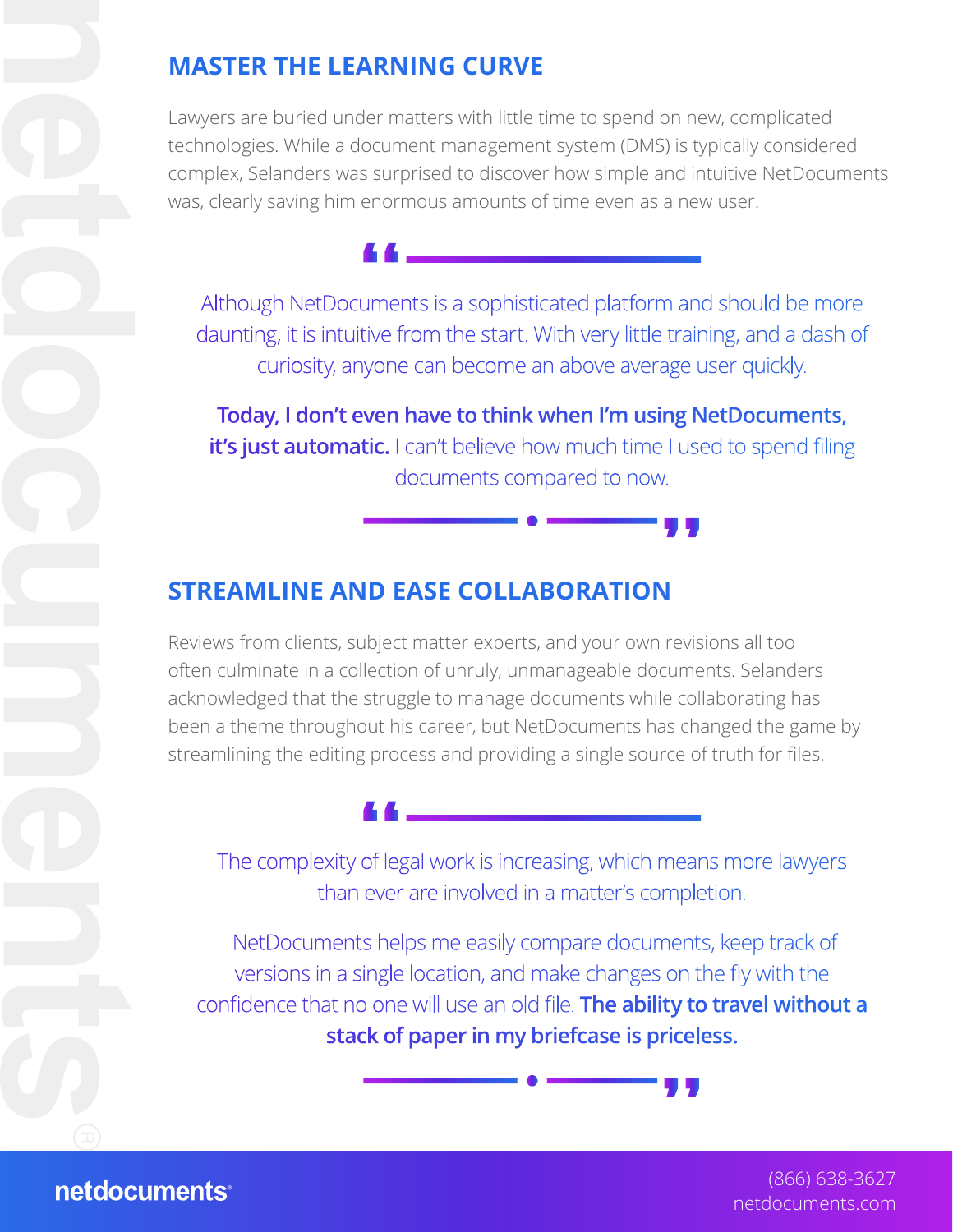## **CONQUER EMAIL FILING**

Emails are a consistent source of anxiety for the majority of lawyers. The sheer volume, endless to-do's, and typically aggravating filing process usually adds up to numerous unfiled, unorganized emails—and a lot more risk for your firm. But with an integrated email management system (EMS), Selanders says NetDocuments makes email filing as simple as clicking 'send.'

We lawyers simply aren't good at filing emails. The filing process is often onerous and drains our time—time that is better spent actually serving our clients.

But ndMail has taken this traditionally terrible process and made it effortless. **I've had to completely change my mindset regarding email filing and can already see how ndMail is going to become a competitive advantage.**

#### **MAINTAIN BUSINESS CONTINUITY**

Competitive firms like Kutak Rock made the move to cloud-based document management years ago, protecting their business from the disruptions that come with disasters out of their control. As the COVID-19 pandemic hit the U.S. in early Spring of 2020, Selanders told us just how clear the value of NetDocuments became.



When I took over as Chair of the Firm in 2017, I asked about our disaster plan and was told **'you take your computer and you go home and work.'** That's the power that a mature cloud DMS like NetDocuments gave us.